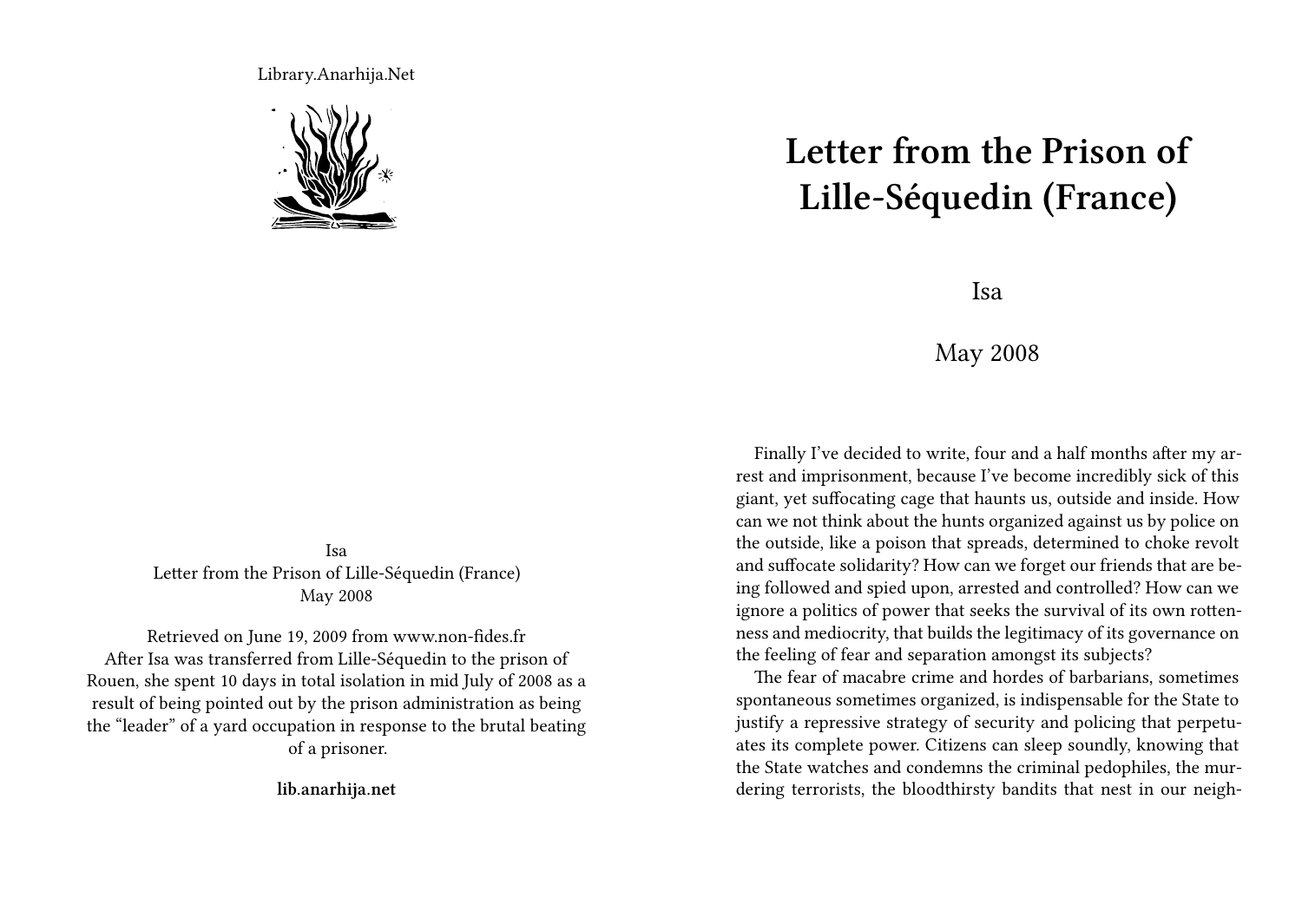borhoods… The threat is everywhere. And words are powerful for creating a danger.

The reality is that the economy of fear is a fertile and blooming market. Surveillance cameras are sprouting around, as are private security companies. New technologies excel when it comes to security and snitching. And the police swarm our streets and our transit stations, justice is mechanical and brisk, the prison of all kinds are flourishing and overpopulated.

It is clear that the world is divided between honest people on the one side, and then on the other side the poor, unemployed, documented and undocumented immigrants, youth, strikers, people without permits, cons of social welfare, frauds, small traders of the black market, petty thieves, agitated people who offend and rebel, unruly people who refuse identification and data profiling, alcoholics, drug users, partisans of fireworks and smokebombs, prostitutes, depressed people, bruisers, casseurs (hooligans), saboteurs, lazy people, people interested in subversive readings, vagabonds… In a world that is governed in favor of honest people, different and guilty behaviour is not acceptable, and the struggle to be part of the honest class is admirable and worthy of merit. Work hard, denounce your neighbors, raise your children to the grandeur of the national identity and be obedient to the rules of the "party".

Does such a servile and narrow consciousness of the world really exist? Is that the sad order that governs us? We're not dupes and do not play along with that game. We will not embody these horrors. We will not be scapegoats nor martyrs. In a society where it's good to remain silent and stay in one's place, revolt can be fought with beatings, walls and barbwire, and irradiated with the dominant and false discourse, but will not be stopped. Ideas and critical thought know neither masters nor boundaries and free spirits will always remain outraged over having to live under the eternal constraint of the exploiting oppressors and oppressed exploited.

In four months, I've explored the female penitentiary of Fleury-Mérogis and the women's section of Lille-Séquedin. In a month,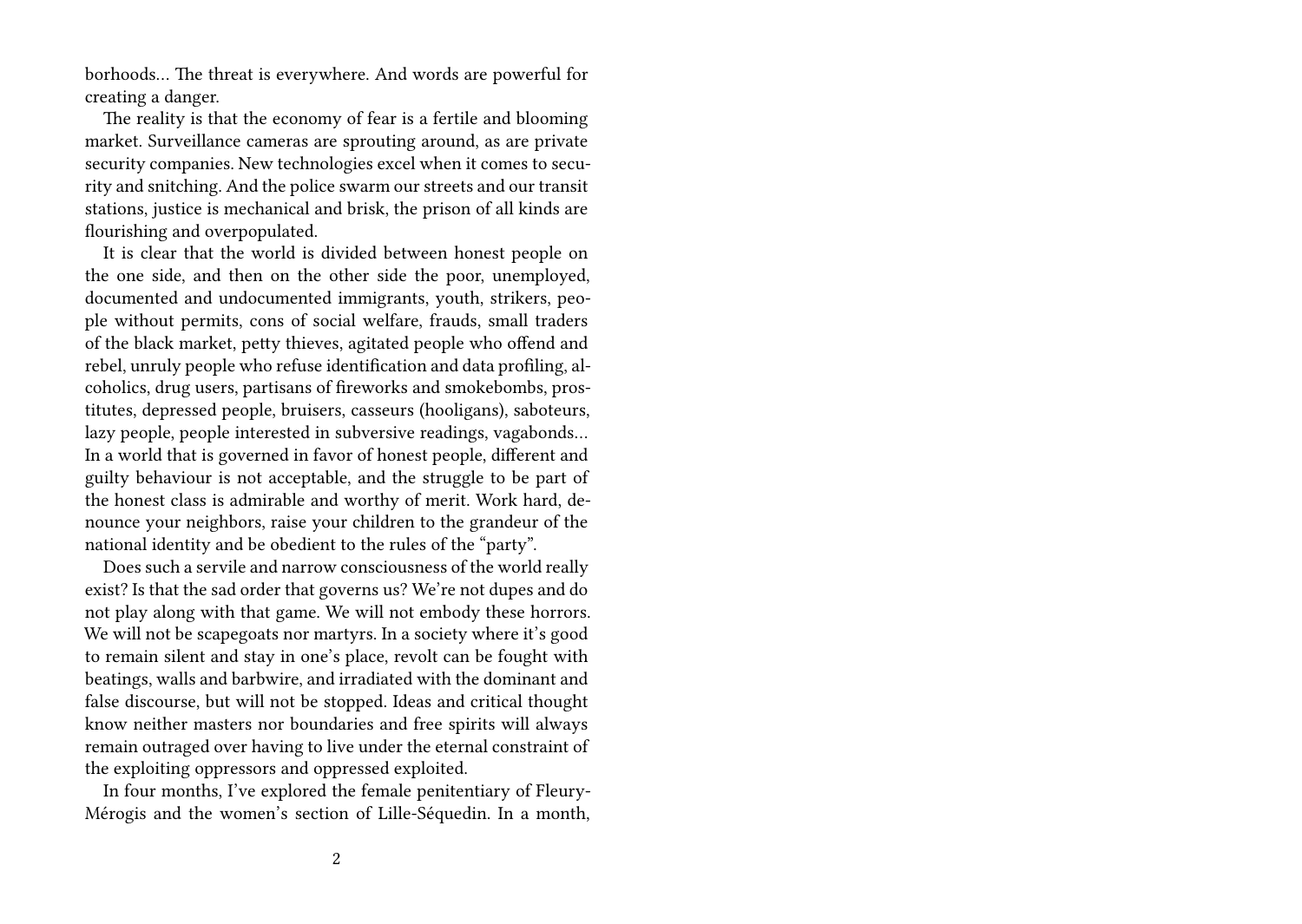I'll enter the prison of Rouen… What to say about this unexpected dislocation that jerks our feet off the ground and our heads out of the clouds to compartmentalize us, to divide us, to reduce us to a thousand times and spaces, to a thousand places and realities, in a jumble of "self", of self image, of multiple misshaped and amnesic faces?… How to define my uncertain paths between police, justice and prison?… Every step is a step forward in a jungle of cages that interlock like Russian dolls, silent and censored. Every step has to be a return to yourself in order to bring back together the dispersed pieces of your mind, and to destroy the bars that slowly take shape inside your body. It would be ridiculous if my prison situation was getting under my skin! To deny our own consciousness for a paranoia of the State is an act of suicide!

I don't know exactly how to articulate the power and responsibilities between judicial and penitentiary authorities. The fact is that my transfer to Séquedin was "officially" motivated by the drawings I made of my cell and the yard, with the possibility of damaging the safety of the institution (as a pretext)… So, a dream of escape is probably the most just reason to keep a prisoner awake (but anyway, going from there to actually taking that step is a complicated reality…!) Apparently my immediate transfer to the Parisian region would be disturbed by this kind of complication: the delicate question of specially surveilled prisoners (DPS)… Well, if I'm not free by then, there's a transfer scheduled to Fresnes in September… In the meanwhile, Rouen is the only temporary solution that is proposed to me on the way to Paris, which I've accepted because that penitentiary is more accessible to my relatives. But I won't forget the precariousness and the illusion of my rights as a defendant presumed innocent, which until now seem to be concordant with imprisonment, an investigation on accusations and then my supposed dangerousness. This implies a reinforced control and justifies my removal and isolation from my relatives and from my defense.

To illustrate the insignificance of this condition I could for example recount how I spent two and a half hours in a cage in a police